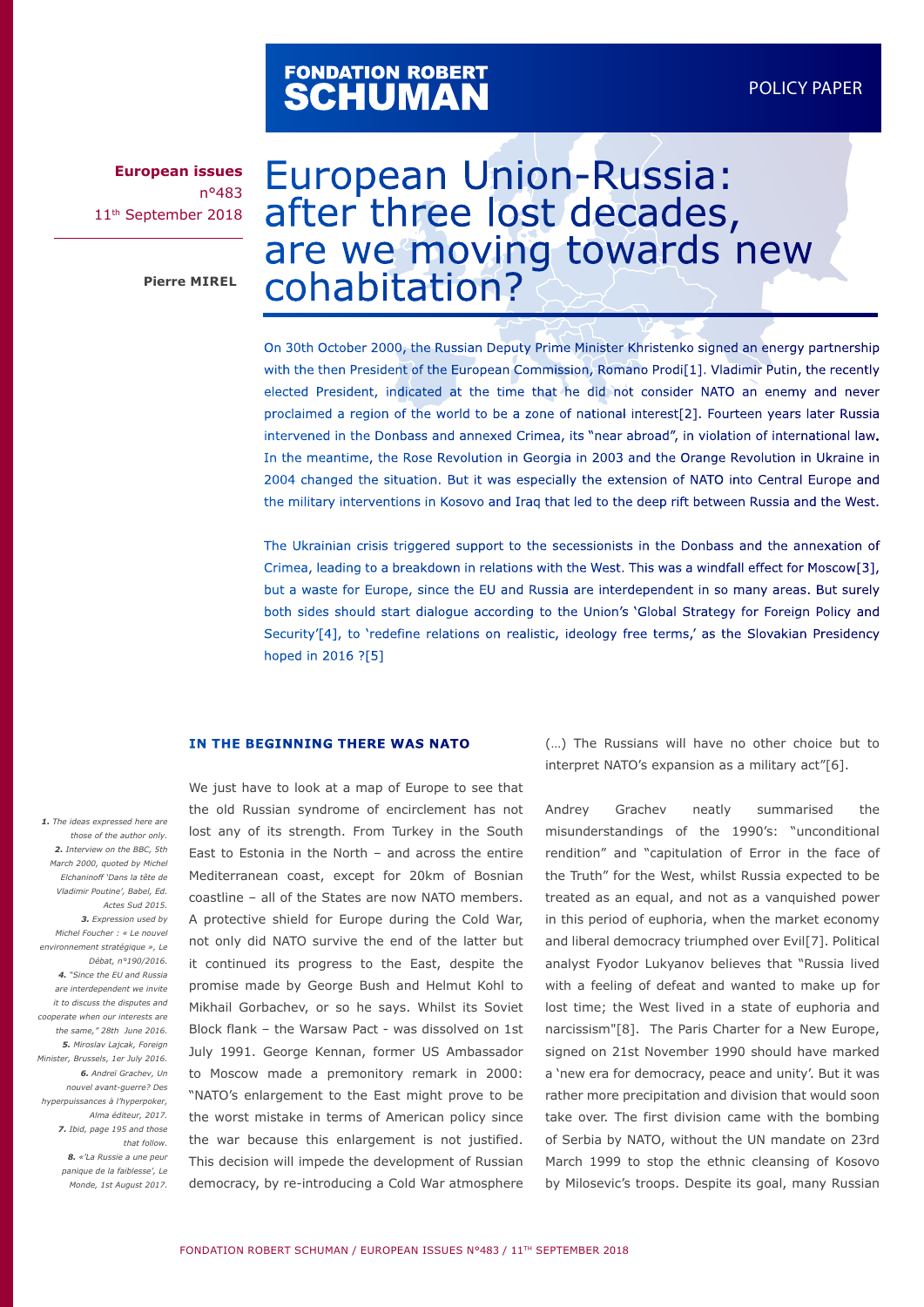citizens did not understand it and they were shocked that their Serb ally could be attacked like this – especially since Russia had joined NATO's Partnership for Peace in 1994.

Despite this in his speech to the Bundestag on 25th September 2001, Vladimir Poutine suggested Russia's alignment with Europe. It is true that the catastrophe of 11th September in New York brought the former enemies closer together again. Putin offered his full cooperation in the fight to counter terrorism. And cooperation with NATO was revived again in the shape of the Founding Act signed in 1997 with its joint permanent Council, renamed the NATO-Russia Council in 2002. But the US-British intervention in Iraq on 20th March 2003, again without the UN mandate, was bound to affect the rapprochement. Soon it was the idea of Ukraine and Georgia joining NATO, at the Bucharest Summit in April 2008 that Moscow wanted to forestall.

In addition to this in June 2008 President Medvedev put forward a new security treaty for Europe, a plan that would in effect have subjected NATO's expansion to Moscow's approval. It was Ukraine and Georgia which were targeted here, since all of the States, from Tallinn to Sofia, had become members in 1999 and 2004. But the USA, which wanted to maintain NATO's supremacy, buried the draft treaty in February 2009: "We shall recognise no sphere of influence. Our position will remain that sovereign States have the right to make their own decisions in choosing their alliances" [9]. Hence it was impossible for the idea of "resetting" relations between the USA and Russia to win Moscow over. Especially since the totally unjustified installation of the anti-missile shield in several countries of Central Europe was to follow, despite Barack Obama having relinquished the idea at the start of his presidency. A year later in 2011 there came the Franco-British intervention, of course this time with a UN mandate, but which overstepped this, to overthrow Colonel Gaddafi much to Moscow's dismay.

 *9. Speech by US Vice-President Joe Biden at the Conference on Security in Europe, Munich, February 2009. 10. Andreï Grachev, Op cit, p. 115. 11. Pascal Boniface at the Internationales de Dijon: 'La Russie : Partenaire ou Menace ?', 24th March 2018, discussions notably with Jean de Glinatsky and Lukas Macek.*

Did the USA have a feeling of hyperpower in a world that had become unipolar in their eyes? A belief that the "Evil Empire" might re-emerge? Was this a strategy implemented by the American military-industrial

complex, as it sought new enemies after the end of the Cold War? Did one of Gorbachev's advisors not say to Henry Kissinger: "we are going to do the worst thing to you: deprive you of an enemy"[10]. If there is now a Russian threat, it did not exist in the 1990s when Gorbachev wanted to move on "from "détente" to "entente"[11]. And in the face of the deployment of NATO's permanent troops in Poland and the three Baltic States, along with defence missiles in Romania and Poland – decided by the Atlantic Alliance in July 2016 – Russia stands before its public opinion as the "besieged citadel" again by the West, and whose security is being threatened by NATO.

By highlighting the renewed threat by Russia, some are again advocating Ukraine's membership of NATO, which is one of its main priorities. Its integration would however be the focus of debate, since it does not control its borders in the East - although the American Heritage Foundation has just suggested Georgia's integration without article 5 regarding collective security in the event of attack. There is permanent tension in the Donbass, with the disaster of Malaysian Airlines flight MS17, a cease-fire that is barely respected and rearmament on both sides – this is especially the case since the Russia military-industrial complex is still there, and many generals feel humiliated by what they deem to be relinquishments without any return since 1991.

At the centre of Europe's security, we find opposition mainly between the founding countries of the Union and the new members, marked by years of Soviet occupation, the total abolition of independence in the case of the Baltic States and the deportation of some 200,000 of their citizens. President Lech Walesa used to say to his visitors from the Union in the 1990's: "integrate us rapidly whilst the Bear is sleeping, because when it awakes Europe will tremble." - the weight of history, the memory of Katyn, the obsession with Russian expansionism, further compounded in Poland by Jaroslaw Kaczynski, chair of the party of Law and Justice's hatred of Moscow.

We know that it was Radio Free Europe/Radio Liberty and the Voice of America that maintained the spark of hope behind the Iron Curtain and not Brussels. We can understand this deep desire to be placed under the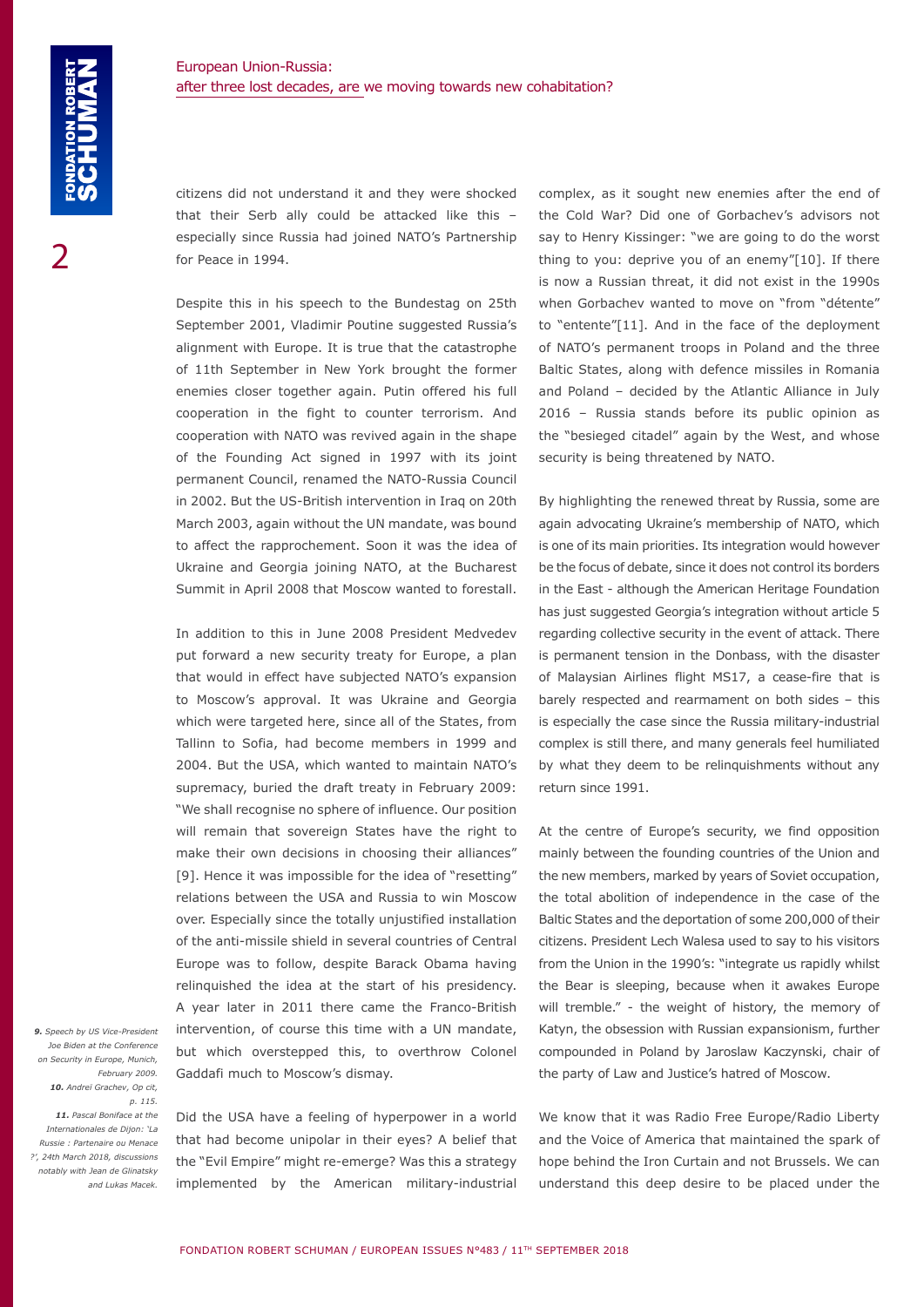military protection of Washington and NATO as soon as independence came again – and under that of the EU in terms of the economy, according to a distribution of roles. However, we are forgetting rather too fast the positive role played by the final Act of Helsinki and the 'revolutionary' change that the dissolution of the USSR represented. How is it that we did not seize this historic turning point to reconcile the entire continent? And is the Union not the perfect organisation for its expertise in reconciliation? But could it make a success of its post-Cold War entry without an autonomous defence system? Because "power through standards can never impose itself alone, it depends on the interests and the respective influence of those involved, parallel to their values."[12]

#### **A PARTNERSHIP WITHOUT STRATEGY**

Relations between the European Union and Russia have rested to date on the Partnership and Cooperation Agreement (PCA) signed in 1994, which entered into force in 1997 after ratification by the Member States and the European Parliament. It establishes a political framework based on the principles of the respect of democracy and human rights; political and economic freedom and the commitment to peace and security. The regular consultations for which it provides focus on agriculture, trade, science, education, environment and transport. It is similar to the association agreements with the countries of Central Europe except that it does not include the establishment of a free-trade area. Concluded for a ten-year period and renewed annually tacitly, the PCA has been suspended for the main part.

In 2003, as it prepared its neighbourhood policy, the European Commission suggested Russia be a part of this. It came as a surprise in Moscow to be offered the same status as Moldova and it politely refused to be a partner! Instead the Partnership's Permanent Council was established on 31st May 2003. Two years later talks ended with the signature of documents on four "common areas", on 10th May 2005: the Common Economic Area, the Area of Freedom, Justice and Security; the Common Area of External Security; the Common Area for Research, Education, and Culture. Cooperation and convergence are however planned in

a general manner and free trade is not included[13]. These four areas have barely had an opportunity to gauge their scope.

Negotiations for a new agreement launched at the summit of 27th June 2008 were suspended after the Georgian, then Ukrainian crises, and they have never been taken up again. The energy sector was promising. In 1991 Moscow signed the Union's Energy Charter and the Energy Treaty in 1994, without ever ratifying it however. Russia has since withdrawn from it. The year 2000 witnessed the culmination of all of the hopes raised by the Energy Partnership that aimed to liberalise the Russian energy sector as part of the grand deal i.e.: investments in oil and gas fields, in which Russia needed the technology of operators in the West, against the security of supply for the Union. A technological centre was even inaugurated in Moscow in 2002. And a rapid alert mechanism was agreed in November 2009 to prevent energy supply cuts in the wake of the Ukrainian crisis during the previous winter.

But developments between the two sides obviously reduced the chances of success of the 'energy dialogue' which came to an end in November 2013. Especially since the recovery of the energy sector by Vladimir Putin, who saw the pillaging of primary resources and the monopoly of State companies by a handful of oligarchs in the 1990's, which led to its death knell? Indeed, this is the other side of the debate over the market economy in Russia. It experienced the wildest economic liberalisation in the entire continent, since there were no stable, effective institutions and rules. Hence, in this new international context, in which Russia was ignored and Ukraine was even discussing the transit rights of Russian gas, Putin turned energy into a tool of domestic policy and a major diplomatic weapon.

### **RUSSIAN GAS AND THE UNION, A REMARKABLE INTERDEPENDENCE**

Russia is the biggest exporter of oil, gas and uranium to the European Union. Some claim that the Union is too dependent on Russia. On average about a third of its gas comes from there with a peak of 37% in 2017.

*12. Pierre Hassner: 'Europe and Power', Schuman Report on Europe, the State of the Union, 2012, used in European Issue n°475, Robert Schuman Foundation, 28th May 2018. 13. Michael Emerson 'Four Common Spaces and the Proliferation of the Fuzzy', CEPS Policy brief, n° 71, 2005.*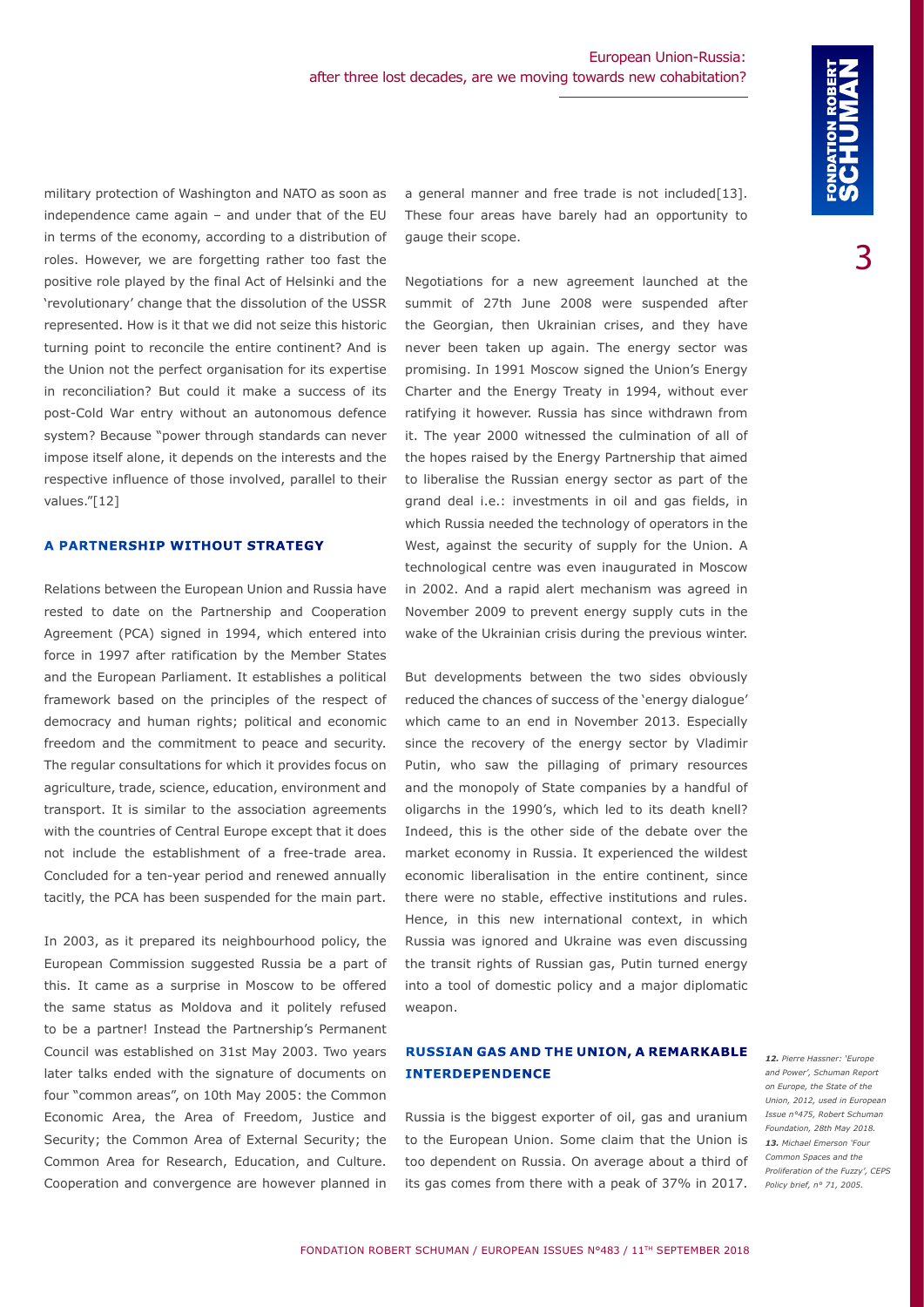However, the Union represents 60% of Russian exports. It is therefore rather a question of interdependence. It is true that Poland depends on Russia to a total of 80%, Slovakia, 100%. Hence, we understand better the "Three Seas Initiative" launched in 2016 to develop cooperation in the energy, transport and economic sectors between the 12 signatory States on the Baltic, Mediterranean and Black Seas[14]. Poland, the lead country, is also the first country in terms of its imports of American shale gas in its bid to limit its dependency on Moscow and to reduce Russia's revenues. The first methane tanker made its delivery in June 2017. The recent request made by President Trump of Jean-Claude Juncker for the Union to import more gas from the USA then becomes totally clear.

The issue of gas is emblematic of relations between Russia and the EU and of the divisions of the latter. Indeed, until now Russia was a stable, safe supplier, honouring its contracts with its European importers. The only interruptions in supplies, in 2006 and 2009, were due to the complex dispute with Ukraine[15] - which should have dictated the construction of a relationship based on this interdependence that was profitable to all. Sadly, however it was the spirit of revenge that won the day in Warsaw.

Another complication to circumvent an unpredictable Ukraine, at war with Russia, Gazprom and several European operators (including Shell, Engie, Uniper and OMW) are planning to double the Nord Stream 1 pipeline across the Baltic Sea, which Poland deems to be "a new hybrid weapon"[16]. Likewise, Donald Trump asked for project to be scrapped at the NATO summit in July 2018. The supreme weapon brandished by Washington: a law dated 26th July 2017 provides for sanctions against "businesses that contribute to the development, maintenance, modernisation or distribution of pipelines' exporting Russian energy. The Nord Stream 2 project would be largely affec ted by this. The Commission might use a text dating back to 1996, which aims to neutralise the extraterritorial effects of American sanctions, as it has just done with sanctions over Iran. But what value does the text, a weak one, have in the face of Donald Trump?

The European Commission has tried to achieve a mandate from the Council to negotiate Nord Stream 2 with Moscow instead of the operators. But its legal department and that of the Council rejected this: since article 194§2 of the Treaty leaves the Member States free choice in terms of their energy and supply sources. A paradox in this area, as in others: the Union has goals that it agreed in common, as it happens the security and diversification of energy supplies, but it allows its members to implement these quite freely!

Security via NATO or energy security, the Union remains dependent on Washington. This development is all the more damaging since the European Commission and Gazprom closed the case of abuse of dominant position launched against the Russian operator after 6 years of investigations in 10 countries and the seizure of 150,000 documents. Gazprom, which refused access by other suppliers to its pipelines, in contravention of the 2009 3rd energy package[17], accepted the principle, as well as a new price structure. We remember that this dispute led to the cancellation of the South Stream pipeline. A victory of law over policy, which led to one unhappy party – Poland.

# **STRATEGIC PARTNERS WHO IMPOSE SANCTIONS**

"Isn't it 'quite surreal' to consider ourselves strategic partners whilst we sanction each other?" questioned a falsely naïve Federica Mogherini during a press conference with the Russian Foreign Minister Sergey Lavrov in Moscow on 24th April 2017. The Union's sanctions against Russia were taken following its support to the secessionist army of the Donbass and its annexation of Crimea. Sanctions linked to the Donbass were extended again by 6 months by the European Council on 28th June 2018. Those linked to Crimea were extended by the Council on 18th June 2018 until 23rd June 2019. In response on 13th July 2018, Russia renewed its ban on the import of agri-food products from the Union until the end of 2019.

The renewal of sanctions is contested by the European far right and nationalists, as in Austria, Italy and Hungary. But not only there – since the French Senate

 *14. Christophe-Alexandre Paillard ; 'L'initiative des trois mers, un nouveau terrain d'affrontement majeur russoaméricain', Diplomatie n° 90, January 2018. 15. Notably in January 2009 when Ukraine refused amongst other things to settle its debts with Gazprom that affected Central Europe and the Balkans for two weeks. 16. Declaration by the Prime Minister at NATO's parliamentary session 27th May 2018. 17. Which means, amongst other things, that pipeline operators have to accept use by other suppliers to avoid abuse of dominant position. Concluded in May 2018, the agreement between the European Commission and Gazprom ended the long conflict that the WTO did not deem contrary to international rules.*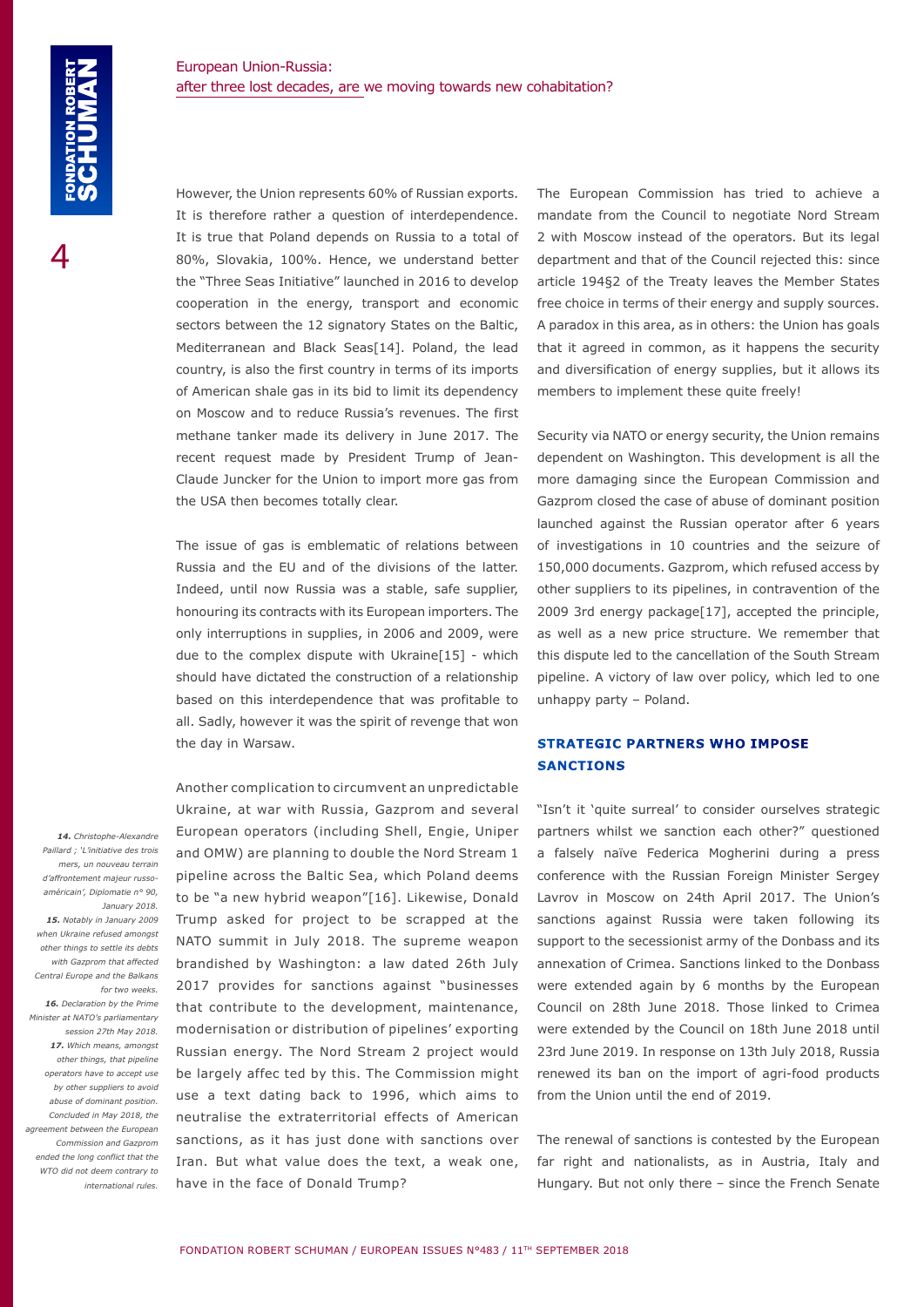adopted a resolution in April 2016 to lift sanctions. Strong voices are being raised in economic circles to suspend them. Because European sanctions and Russia's counter-sanctions are costly to the Union: an estimated 30 billion € in 2016, with Germany being the first economy affected with an annual loss of 11 billion €[18]. According to Eurostat the export of European merchandise declined from 119.4 billion € in 2013 to 73.8 in 2015. The reduction is affecting the agrifood sector more than the manufacturing industry. Trade indeed remains a major factor in Union-Russian relations. The EU is Russia's first trade partner, which in turn is its fourth partner. Moreover, it represents ¾ of the foreign investment stock in Russia. These sanctions offer Russia a formidable propaganda tool, which further strengthens its nationalism and the authoritarianism of those in power. Because might we think for a single instant that the country would ask for mercy because of the sanctions? It is true that the unadmitted goal of many is to weaken the Russian economy in the long term.

Beyond the sanctions there have been many trade disputes since Russia became a WTO member in 2012. The European Union launched several actions, notably regarding anti-dumping rights and Moscow's ban on the import of pork, in which the WTO sided with the EU. Russia unsuccessfully attacked the Union on the 3rd energy package and also on certain anti-dumping rights. The key to the long-term development of trade lies in the settlement of two unknowns in the Eurasian Economic Triangle (Eurasian Economic Union), Ukraine and the EU. Russia indeed formed a Customs Union (EEU) on 1st January 2015 with Belarus, Kazakhstan, Armenia and Kirghizstan. The first unknown is linked to the fact that the EU cannot conclude a trade agreement with a Customs Union since negotiations would by nature imply a flexibility in the external customs tariff that the Customs Union cannot offer, since the latter has been consolidated between its members.

The second is linked to the will to do so by both parties. The European Commissioner for Trade, Cecilia Malmström, has held many meetings with Russia to clarify, explain and settle the crisis triggered by Ukraine's signature of its association agreement. It is true that work has not been lacking: 22 meetings over 18 months before the agreement entered into force, with technical solutions offered to Russia's objections. But it has to be admitted that a real solution could only be found if Russia opened its Customs Union. Again, it was undoubtedly too late. This is what Sergey Lavrov seemed to be saying: "Our mutual interest lay in harmonisation between the EU and the EEU that would have led to an area of free trade."[19] And yet behind the opposition in principle, Russia committed to a remarkable harmonisation of norms and standards with those of the EU in 30 economic sectors[20], proof that the European system is the model followed, which leaves a door open to real cooperation.

It is high time to start dialogue regarding trade issues, notably due to the Chinese "one Belt, one Road" (BRI) initiative. After some reticence Moscow and Beijing announced the integration of the BRI and the EEU in May 2015 during Xi Jinping's visit, after the signature of a Global Strategic Partnership" in 2012. But we should not be mistaken here: Chinese hopes to re-organise Asia based on a system of political and economic partnerships of which it will be the centre and which is no longer based on a system of an American security and economic alliance that it deems to be illegitimate."[21]

In this "big game" what can Russia offer? Very little, whilst China will inundate the Caucasus with its manufactured goods and its businesses will develop infrastructures which its partners will find themselves indebted. The Chinese initiative will greatly limit the EEU's economic potential. Behind the inaugurations and speeches, the Chinese methodical, realistic approach that is far from democratic concerns will triumph. Russia will not be the only loser. The EU, which could have strengthened its economic presence in this, via an audacious tripartite policy with Russia and the Caucasus, in a true strategic partnership, will also lose out. Europe needed vision as it prepared to sign an agreement with Ukraine.

#### **THE 'BIG STUPIDITY GOING ON OPPOSITE'**

Vladimir Putin is a 'visceral patriot' who 'vigorously seizes an opportunity when there is big stupidity going on opposite him'[22]. And Hubert Védrine saw

*Institute of Economic Research, 2017. 19. Article in the Serb magazine 'Horizons' by Vuk Jeremic, February 2015. 20. Michael Emerson: « Prospects for 'Lisbon to Vladivostok'", CEPS Brussels, 15th June 2018. 21. Eric Mottet and Frédéric Lasserre : 'L'initiative 'Belt and* 

*18. Study by the Austrian* 

*Road', stratégie chinoise du 'grand jeu' ? Diplomatie n°90, January 2018. 22. Hubert Védrine: 'Retour au* 

*réel', Le Débat, n° 190, 2016.*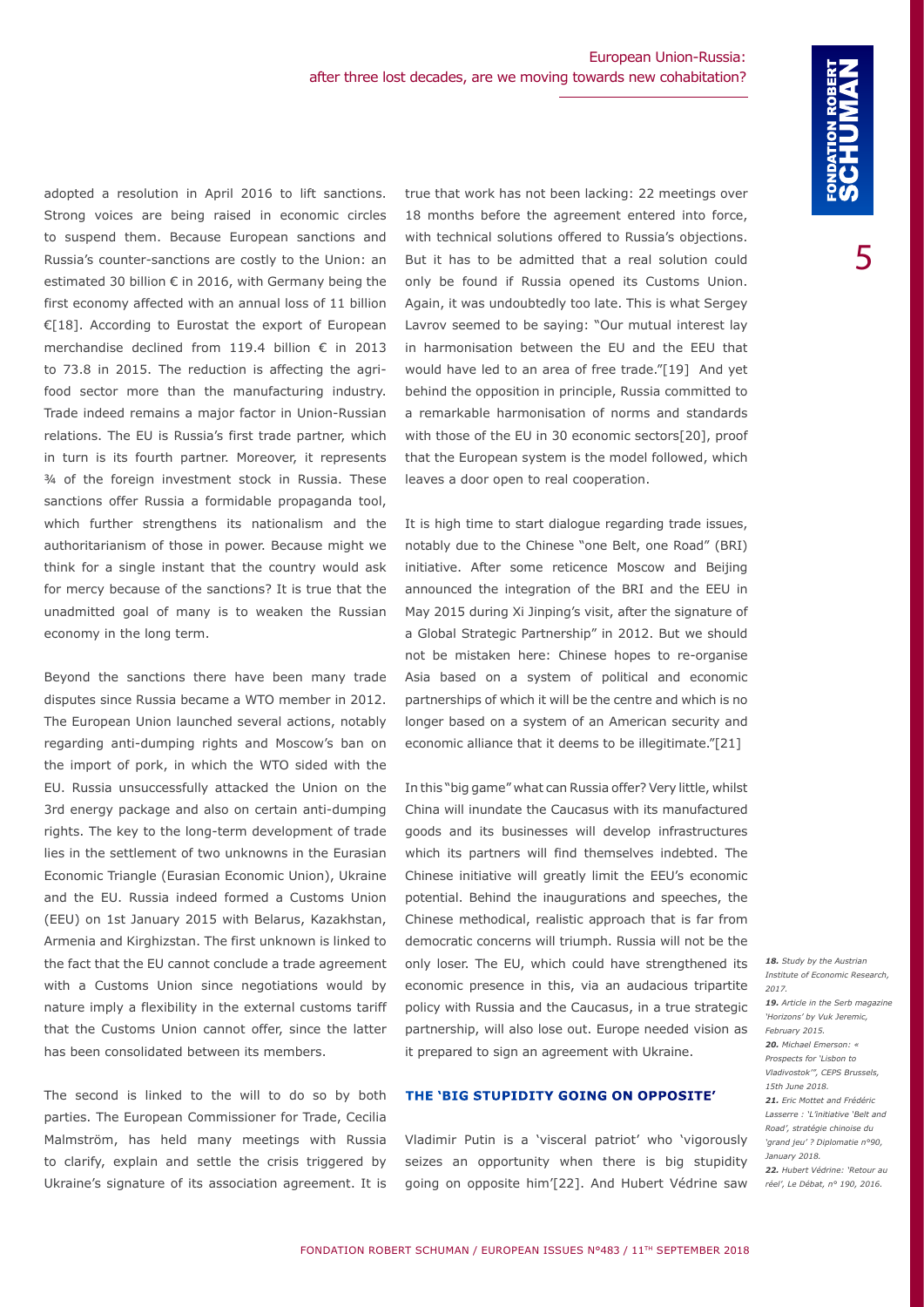this stupidity in the mandate given by the Council to the Commission for an association agreement by the Union with Ukraine. This was a mandate that led to an Association Agreement that covered a Deep and Comprehensive Free Trade Agreement (DCFTA). We recall the dramatic episodes to which it gave rise: the suspension of its signature by President Yanukovich on 21st November 2013, demonstrations in the Maidan Square in Kyiv, where three months later, a bloody February led to the flight of the president when an agreement had just been found with the opposition. It was finally signed on 21st March 2014. But in the meantime, Russia annexed Crimea and the Donbass in a Russian-backed war of independence.

What therefore is the nature of this agreement? It provides for the acceleration of political association and economic integration into the EU[23], as part of the Eastern Partnership agreed during the Prague Summit on 7th May 2009 under the impetus of the Czech Republic and Sweden. It goes well beyond the traditional association agreements concluded with the countries of Central Europe in the 1990's and with the Western Balkans in the 2000s. The latter aimed to establish a free trade zone with the inclusion of some clauses concerning competition, State aid and intellectual property amongst other things. The main element in the legislative rapprochement with the Union's acquis was left to membership negotiations, since these countries had been recognised as having a "European perspective" by the European Council.

However, neither Ukraine nor Moldova or Georgia ever received this promise since several founding members of the Union were against the strong pressure placed by the new Members in this sense. Hence a compromise was found in a ministerial meeting under the French presidency in Avignon: association agreements have to go beyond traditional agreements, but without providing for membership.

 *23. Joint declaration at the Summit of the Eastern Partnership in Brussels 21st November 2017. 24. Detailed history of developments 2010-2014, Der Spiegel, 24th November 2014.* The result of a compromise, this agreement is extensive since it provides for a complete alignment with the Union's norms and standards in all areas of the internal market, i.e. integration of over 100 European directives into the Ukrainian legal system, which have taken the Member States several decades to transpose. On completion it will place Ukraine at the Union's doorstep. A sophisticated agreement for effective administration: hence Ukraine has to adopt 350 legal acts, most of which are complex, by 2025. Even if Ukraine can obviously continue to apply different norms for its exports to the Union and Russia, its export companies which are especially used to the Russian market and its standards, have been very worried.

There came an especially decisive point for Moscow: the agreement provides for Ukraine's progressive alignment with the Union's foreign, security and defence policy, thereby completing the country's change of "camp". Undoubtedly there was also the fear of seeing Ukraine establish true democracy, like in Poland, a bad example for a Russia that was drawing away from this model, and especially since the living standards of the Poles multiplied by six between 1990 and 2012, whilst that of Ukraine had only doubled. And what would the EEU be without Ukraine? Vladimir Putin was losing the jewel from his EEU, hence his bid in November 2013 to retain a privileged relationship with Ukraine: 15 billion  $\epsilon$  in economic aid – that the IMF offered for its parts – and a preferential tariff on gas. It was on this basis that Viktor Yanukovich suspended the signature of the agreement.

We have not stressed enough the ambiguity of the agreement between the European Union and Ukraine, in that it kills the hopes of some ever integrating the Union, whilst it does not attenuate the anger of others, and made the European dreams of some extremely costly. This was all the more so, since the successive declarations by the then President of the Commission, José-Manuel Barroso, amplified misunderstanding and frustration. "Ukraine's future lies in the European Union", he declared in October 2005, before agreeing on 16th December 2009 that its membership was impossible in the present circumstances, whilst asking the Ukrainians in November 2013 to choose between Moscow and Brussels! The report he gave to the Financial Times on 4th November 2014[24] of those dramatic times leaves one quite puzzled: was this a misunderstanding of the situation or was there another purpose in the shape of false naivety? A less ambitious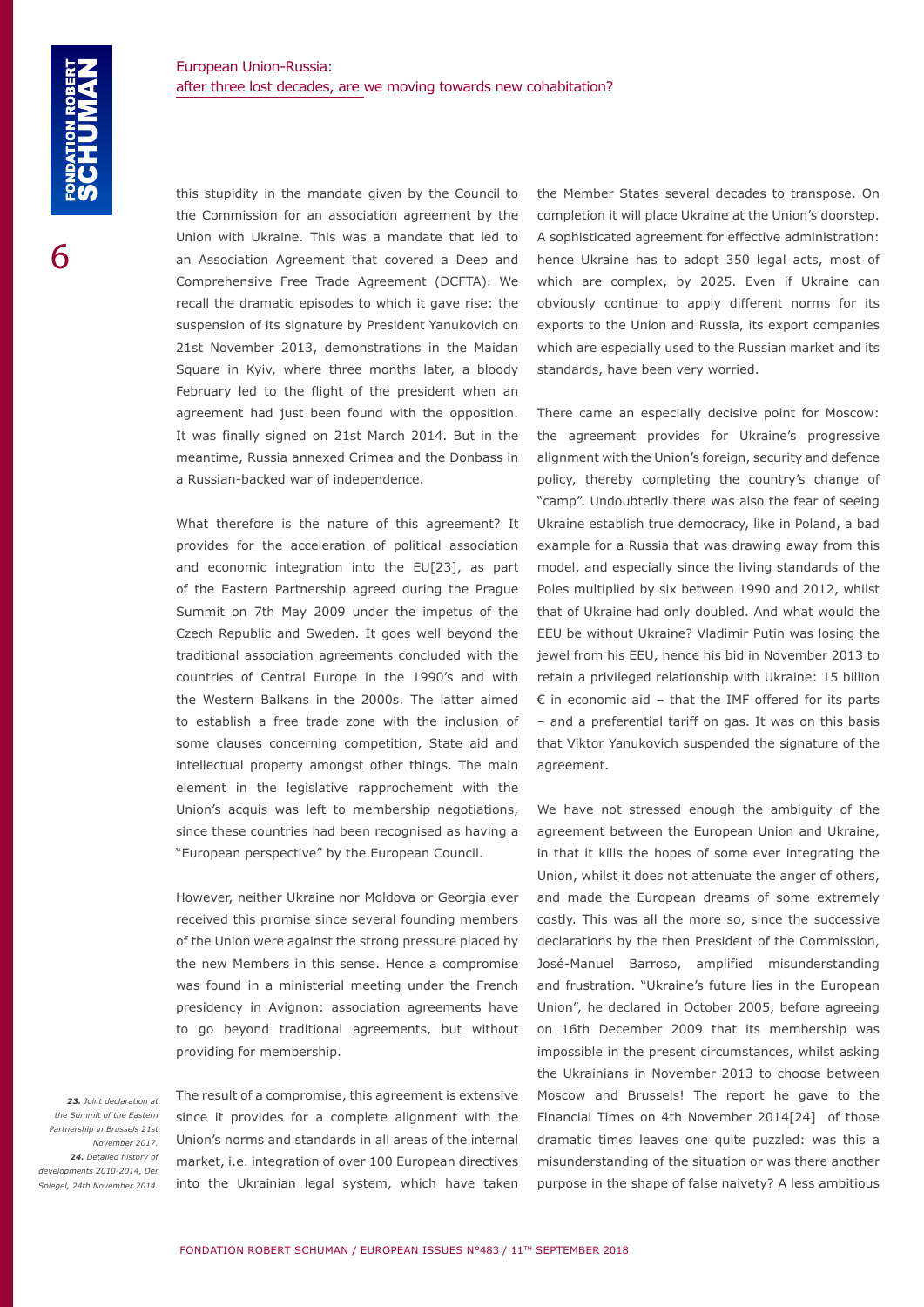agreement might have possibly limited tension and opened the way to original trade agreements and to progressive development over time.

#### **A NEO-IMPERIAL RUSSIA**

For historians of Russia, the shock of this agreement would be incomprehensible if the fact that Moscow still considers Kyiv as Russia's cradle were to be ignored and that Ukraine's independence in 1991 was already seen by some as a betrayal and that the 2000s especially lent credibility to Russia's belief that inexorably the West wanted to push its political model and its economic system right up to its borders. For Moscow this agreement indeed reduced the buffer zone and no longer made it possible for it to repel the potential attacker further from its centre. And Fyodor Lukyanov believes "in this logic, the geopolitical fall of the USSR, the rapid enlargement of NATO and the displacement of the line of contact to the east were a nightmare for Russia." [25]

Hence Vladimir Putin wanted to retain his "near abroad" in his zone of influence, which rules out Ukraine's integration into the EU since "its vocation is to be a bridge between East and West," as Sergey Lavrov explained in Geneva on 17th April 2014, which Viktor Yanukovich also solemnly declared in his inaugural speech. With this agreement Ukraine certainly asserted its "European destiny" in the direction of the Union, which precisely went beyond the traditional international ideas that remain those of Putin unfortunately[26]. But by doing this the EU flouted history and geopolitics. It especially ignored the total change in power in Moscow with a neo-imperial Russia. Vladimir Putin seized this windfall: "Our Western partners have crossed the yellow line. They have behaved in a crude, irresponsible, unprofessional manner," he said as he justified the annexation of Crimea[27].

Then there comes the conflict between the two strategic partners, whilst the cost of the economic rescue of Ukraine becomes exorbitant for the West[28] and reforms do not match the promises made and the issues at stake[29]. This is especially the case since Ukraine can sometimes be unpredictable: Did President

Poroshenko not sign on 20th February 2018 a law allowing the use of force to reintegrate the regions of Donetsk and Luhansk, defined as a "territory occupied by Russia?" Which immediately qualified this law as "a preparation for a new war."

And yet, was Ukraine simply a pretext for Russia? This is what Fyodor Lukyanov wrote in 2016: "Until 2013 the EU and Russia preferred to pretend that everything that was still fine. The Ukrainian crisis blew this idea away […] if it had not been in Ukraine – it would have been something else: the model was exhausted"[30]. And this is what Sergey Lavrov said: "The Ukrainian crisis was not the cause of the problems between Russia and the West, but the consequence mainly of the policy of the USA and of NATO's members after the end of the Cold War. The West opted for NATO's expansion instead of seizing the historic opportunity of creating a real European structure of security and cooperation."[31]

Although this expansionism was real, it does not mask the deep change that occurred at the same time in the seat of power in Moscow, which was obsessed by any internal or external protest that threatened its pre-eminence or its influence - hence the colour revolutions qualified by Vladimir Putin as "coup d'état" aimed to detach Georgia and Ukraine from Moscow; there are the "frozen conflicts" that Russia skilfully uses to maintain its links of servitude to prevent them joining NATO as is the case with Armenia, Azerbaijan and Moldova, Georgia and Ukraine or more widely to counter the West. We are far from the Charter of Paris for a new Europe when signatories maintained in 1990: "we acknowledge that States are completely free to choose their own arrangements in terms of security."

As Maxime Lefebvre points out, "the Ukrainian conflict did not spring from nowhere. It is rather more the expression of uncontrollable exasperation in an increasingly aggressive confrontation between Russia and "the West" and reveals the geopolitical tectonic plates that have been at work since the redefinition of the borders at the end of the Cold War."[32] . It is the return of neo-imperial Russia, which is denying its neighbours free choice in their external orientation and which is refusing its internal opponents the right to the free expression of their opinion.

#### *25. Op cit.*

*26. According to Lucas Macek at the Internationales de Dijon, March 2018 27. Address to Russia, 18th March 2014, quoted by Michel Elchaninoff: 'Dans la tête de Vladimir Poutine', Babel, Ed. Actes Sud, 2015. 28. Since 2014, 13 billion \$ in loans from the IMF; 12 billion € from the EU of which 5.8 in financial and economic assistance, and 879 million in budgetary donations. 29. The European Parliament (AFET Committee) incidentally was extremely critical of it: 'State of Implementation of the AA/DCFTAs', Directorate General for External Policies, November 2017. 30. "La place de la Russie dans le monde est incertaine", interview, Le Monde, 3-4 April 2016. 31. Interview with Beta News, 19th February 2018. 32. "Russia and the West: ten disputes and an inevitable escalation?" European Issue 379, January 2016.*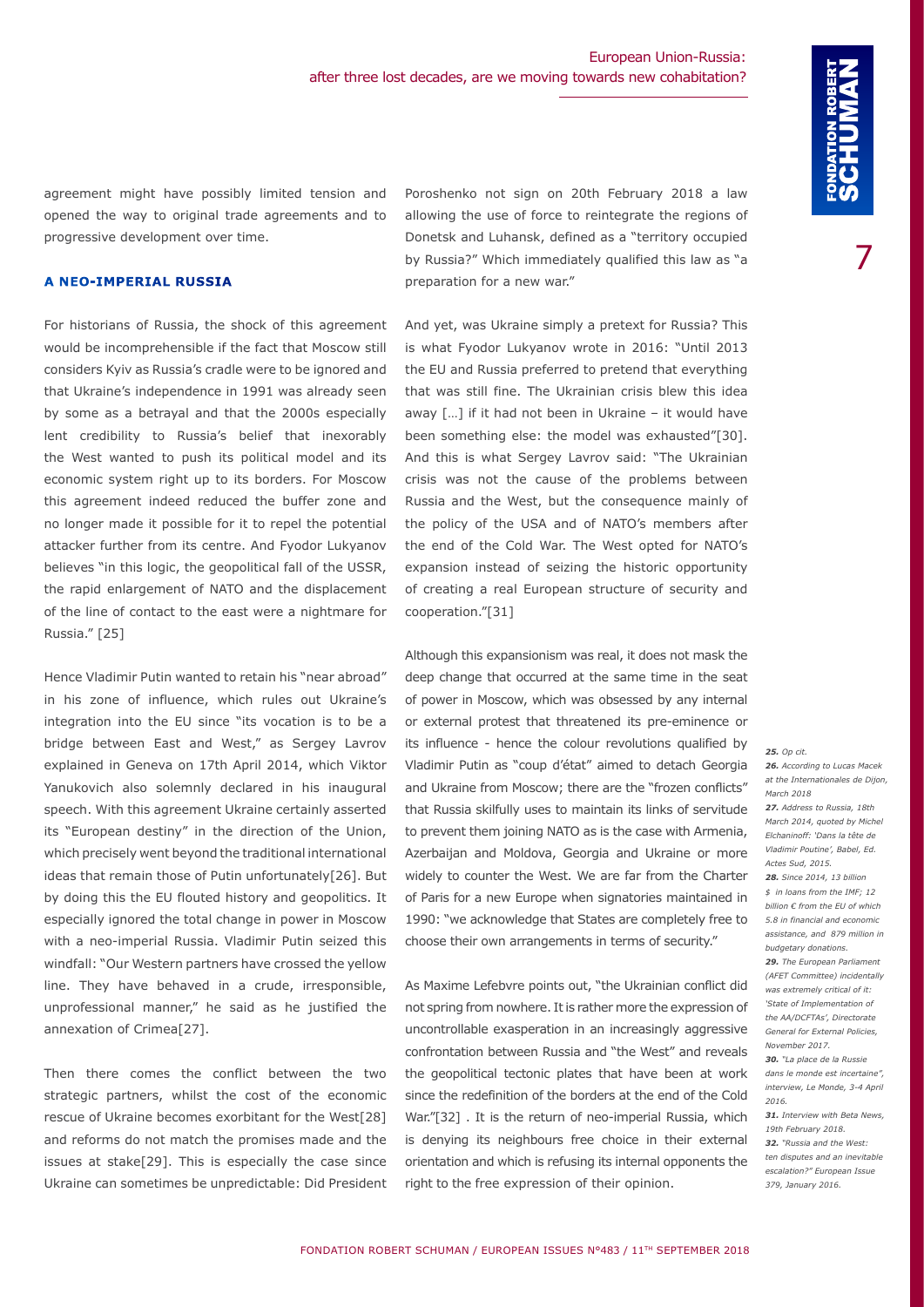#### **A CONFLICT OF VALUES WITH "PUTIN'S SYSTEM"**

On hosting the representatives of the international financial institutions and the European Commission in Saint Petersburg at the end of a summit on investment in the 1990's, Vladimir Putin boasted the merits of the market economy and democracy. Twenty years later he stands as "a defender of a 'true values of the West', the herald of an illiberal model which is attracting extremist, populist parties," as Lukas Macek explains. Incidentally Sergey Lavrov announced in 2017 the "end of the world liberal order designed by an elite of Western States whose goals were to dominate."[33]

Michel Elchaninoff, believes that Putin "is giving Russia back its international ideological vocation. Conservatism in terms of identity has to become a beacon for all people in the world. Conservative mobilisation, started and led by the Kremlin knows no borders. The USSR was not a country but a concept. With Putin Russia has become an idea once more."[34]

Hence Russia has substituted the communist ideology with anti-liberal neo-conservatism, as it has allied itself to the Orthodox Church in its new messianism. And we know that it was the KGB, concerned about the ideological vacuum left by the end of communism, which drew up and forged this alliance, since religion can be used as a "new mortar". But this new messianism only makes sense with Europe, as Putin seemed to say in 2007: "Without Russia, Europe will never be itself in the world. Just as Russia, without Europe will never be able to emerge from its European nostalgia[35] ." And everything is being done to influence political parties and citizens: the media, which promote Putinian thought like 'RT', the Institute of Democracy and Cooperation created in Paris in 2007, to spread the values of the New Russia, charm offensives targeting extremist and nationalist parties, interference in electoral campaigns. This is the true 'Putinian system', a formidable 'soft power' which is astonishingly similar to the Komintern and the Kominform of the Soviet era.

 *33. At the Conference on Security in Europe, Munich, 17/18 February 2017. 34. Op cit, p. 171. 35. Michel Eltchaninoff, Op cit, p. 116. 36. F. Thom, J.S. Mongrenier et P. Verluise : « Quelle géopolitique de la Russie ? » La Revue géopolitique, Diploweb, 4th July 2016. 37. Conference on Security in Europe, 17-18 February 2018.*

From a domestic point of view the imprisonment of opponents and the control over the media, once again,

we are far away from the Charter of Paris, whose signatories provided pre-eminence to "Human Rights, democracy and the rule of law" and maintained the importance of major freedoms. "The "development of Russia towards the 'rule of law and the market economy' (1991-1999) has been neutralised by Putin and the men from the security services have taken control of the economy and the political-media field."[36] And this supposes the absence of the rule of law, active institutions and the control of economic rents, which enables the purchase of loyalty.

In a situation like this, Western democracies have revealed themselves rather weak and the European Union even more so. A system of response to false information has been introduced. Some Member States have denounced Russia's interference in electoral campaigns, notably Emmanuel Macron, as he hosted Vladimir Putin in Versailles in 2017. For its part the European Parliament has adopted a resolution denouncing the campaigns of disinformation orchestrated by Moscow. But as we very well know, since Alexis de Tocqueville, false but clear, precise ideas will always be more powerful than true but complex ones.

Maintaining relations with Moscow as they stand may strengthen Putin's authoritarianism and his nationalism even more, under which many citizens will suffer. This will benefit China too, as well as the extremist and nationalist parties in Europe. Moreover, the increase in military exercises, notably in the skies, may lead to serious incidents. And Moscow's installation of nuclear ballistic missiles in Kaliningrad is leading to more tension and danger. 'To the brink – and back?'[37], as declared by the title of the last Munich conference. And what if there were no going back?

Finally, the European Union may be very vulnerable to a spectacular turn-around by President Trump in support of a far reaching deal with Moscow. Congress would undoubtedly be totally against this idea. But the two presidents seem to share such similar ideas regarding international relations – as illustrated by Donald Trump's declarations in Helsinki in July 2018 – that we cannot rule this out. And the recent position adopted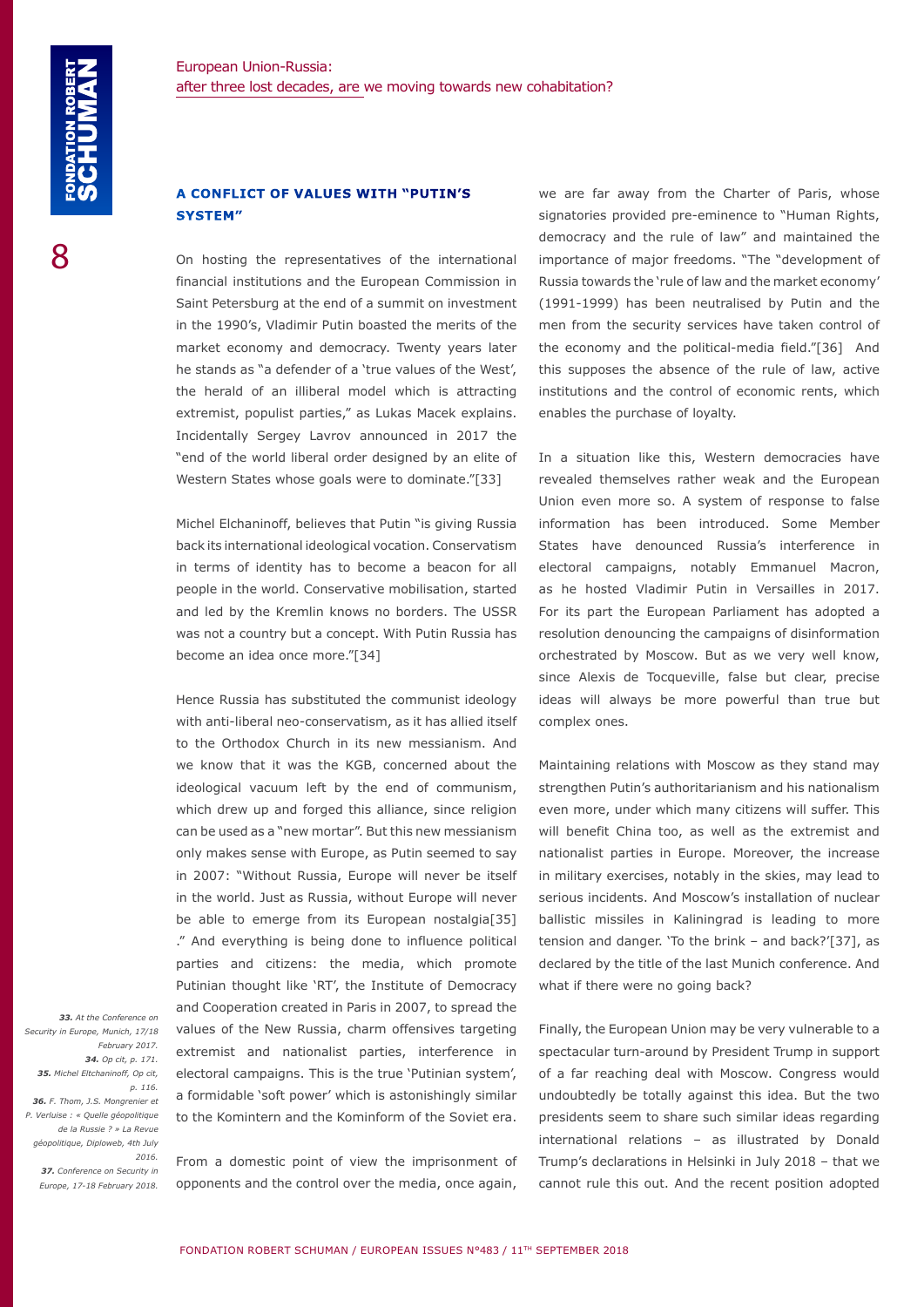by the American administration regarding Ukraine's complaint lodged against Moscow with the WTO in 2016 for its blockade on the transit of merchandise confirms this[38] , since it took up Russia's defence.

# **IN SUPPORT OF DIALOGUE BEFORE IT IS TOO LATE ….**

And so, has the time not come for the European Union to consider Russia as it is and not as we would like it to be? Especially since Vladimir Putin was elected on 18th March 2018 by 76.69% of the electorate, with a turnout of 67%. Whatever the level of fraud and the anxiety-provoking climate created by the government during the campaign, it has to be admitted that this was a significant score – which strengthens the idea that dialogue between the Union and Russia, would help build trust again on the part of European citizens, especially since there "is no European security without Russia."[39] This is all the more so since Russia is an isolated, declining country. As it declines both from the demographic and economic point of view, it has tipped from being a super power to being a supplier of raw materials.

In March 2016 the European Union adopted five leading principles for relations with Russia: the total implementation of the Minsk II agreements; closer relations with Russia's neighbours; strengthened resilience to Russian threats; selective engagement with Moscow in certain areas such as anti-terrorism; support to contact between populations. These principles are too restrictive, and some go against the true spirit of dialogue: a skilful balance must be found between Russia and its neighbours, and engagement should not be selective.

In former European Commissioner Stefan Füle's opinion, dialogue cannot succeed if external security is not central. "Our common aim," wrote Jean-Claude Juncker to Vladimir Putin, "should be to re-establish 'a pan-European cooperative order of security'"[40]. President Macron has just put forward "the revision of the architecture of European defence and security [....] by initiating new dialogue, particularly with Russia"[41], with the understanding that the Minsk

Process would have to move forward prior to this; and by declaring in Helsinki on 29th August 2018 that 'aggiornamento' was in the EU's interest along with the start of "a strategic relationship to provide long term stability." Acute divergence within the Union itself makes this delicate issue all the more sensitive, since a solution cannot be found without the commitment that Ukraine, Georgia and Moldova would not become NATO members, at least not in its present format.

The Minsk Process, a precondition in the dialogue, would possibly require a different order of priorities with the drafting of a time-based roadmap for its effective implementation under the control of the OSCE, and even UN observers. A solution to the situation in the Donbass cannot undoubtedly be dissociated from all of the factors in the Ukrainian crisis. Therefore, a 'package' might be considered on the following points: the formal recognition of the use of the Russian language; the abolition of the recent law on the recovery of the Donbass by force; the commitment to Ukraine's non-integration into NATO in its present format; a solution to the transit of gas versus Nord Steam II. In this context the case of flight MS17 might be resolved positively. If this approach were to settle the Ukrainian crisis and open up a new period of cohabitation, then the issue of Crimea might be made part of the "package" likewise other frozen conflicts might be settled, even for a transitory period.

Trade is another key. The European Commission would demonstrate its unique expertise in three working groups: the first to analyse the conditions for sectoral agreements between Europe and the EEU, since a comprehensive agreement seems impossible as matters stand as it involves a Customs Union. The second would be a feasibility study of a continental area of free-trade with the identification of obstacles and necessary changes. The third would settle any ongoing trade disputes, without damaging the competences of the WTO. In this context the four "common areas" of 2005 would be revisited and the convergence of norms and standards initiated by Russia, as mentioned earlier, would be a major asset.

Energy might help significantly in finding a solution and appease tension within the EU. The goal would be triple: ensuring supplies to the EU and the Western Balkans in a stable manner and at the best price; guaranteeing that Ukraine respects the operators' contracts by playing its role as the country of safe transit; guaranteeing that it will receive the related revenues.

*38. Washington's position: this is mainly a political disagreement and is not therefore within the WTO's competence. 39. Jean-Claude Juncker, President of the Commission, speech delivered to the ambassadors of the EU, 29th August 2017. 40. A letter congratulating him on his re-election in March 2018. 41. Speech to Ambassadors, Paris, 27th August 2018.*